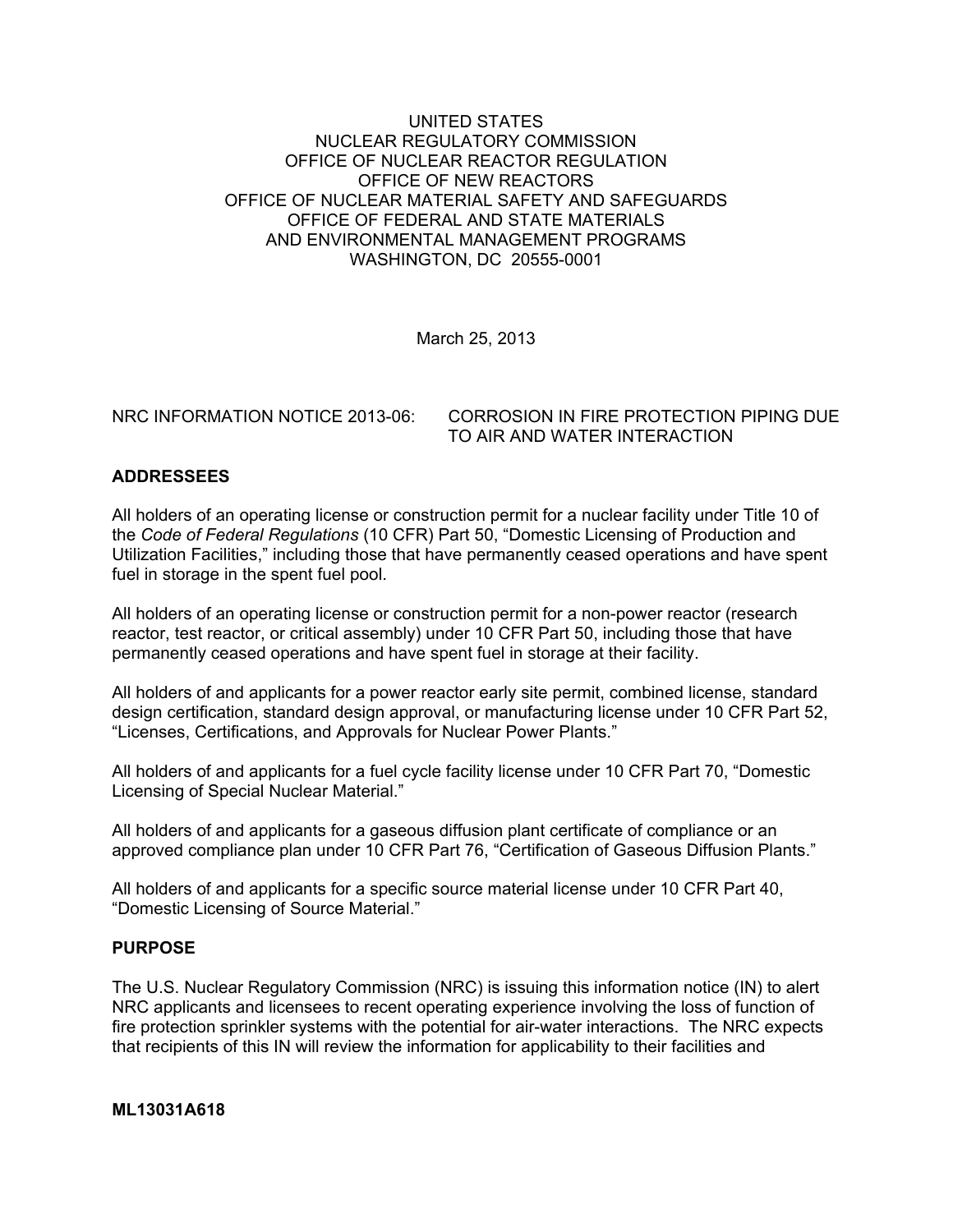consider actions, as appropriate. However, suggestions contained in this IN are not NRC requirements; therefore, no specific action or written response is required.

### **DESCRIPTION OF CIRCUMSTANCES**

#### Perry Nuclear Power Plant, Unit 1

In March 2012, NRC inspectors discovered that FirstEnergy Nuclear Operating Company, licensee for the Perry Nuclear Power Plant, did not install sprinkler piping in accordance with National Fire Protection Association (NFPA) Standard 13 - 1972, "Standard for the Installation of Sprinkler Systems," which specified that all sprinkler pipe and fittings shall be installed so that the system may be drained. During a walkdown of the system, the inspectors and licensee engineering staff identified a 6-inch pipe section that could not be drained because the drainage points were located on a smaller diameter pipe that fed from the side of the 6-inch pipe.

During the inspection, the licensee performed boroscopic video examination of the 6-inch main feed line internals. The examination revealed that the galvanized coating remained on the dry upper portion of the pipe. However, the examination also revealed that the lower portions of the piping containing residual water were corroded. The licensee determined that the system was previously actuated but was not fully drained. Residual water in the piping system caused the corrosion of portions of the piping material. Subsequently, the licensee developed a modification plan to replace portions of the sprinkler piping system to eliminate areas that could not be drained.

Additional information can be found in "Perry Nuclear Power Plant—NRC Triennial Fire Protection Inspection Report 05000440/2012008," dated May 20, 2012, in the NRC's Agencywide Documents Access and Management System (ADAMS) under Accession ADAMS Accession No. ML12143A342.

#### Monticello Nuclear Generating Plant, Unit 1

On September 2, 2011, maintenance personnel at the Monticello Nuclear Generating Plant discovered that portions of the intake structure building pre-action sprinkler system piping were partially blocked and incapable of passing flow. Monticello's intake structure building pre-action sprinkler system is relied upon, in part, to satisfy an approved exemption to 10 CFR Part 50, Appendix R, "Fire Protection Program for Nuclear Power Facilities Operating Prior to January 1, 1979," Section lll.G.2.b, concerning separation of components in the intake structure building.

Xcel Energy, licensee for the Monticello Nuclear Generating Plant, determined that the installation of the intake structure building pre-action sprinkler system in 1983 did not comply with design requirements for providing required pipe slope to ensure proper draining of the system following flow testing or system actuation. This condition allowed water to remain in the system, which then contributed to accelerated internal corrosion. These corrosion products accumulated and blocked the sprinkler pipe. The licensee flushed the sprinkler system, replaced portions of the piping that contained substantial blockage, and performed internal inspections to confirm removal of the blockage as part of the immediate corrective actions before returning the system to service.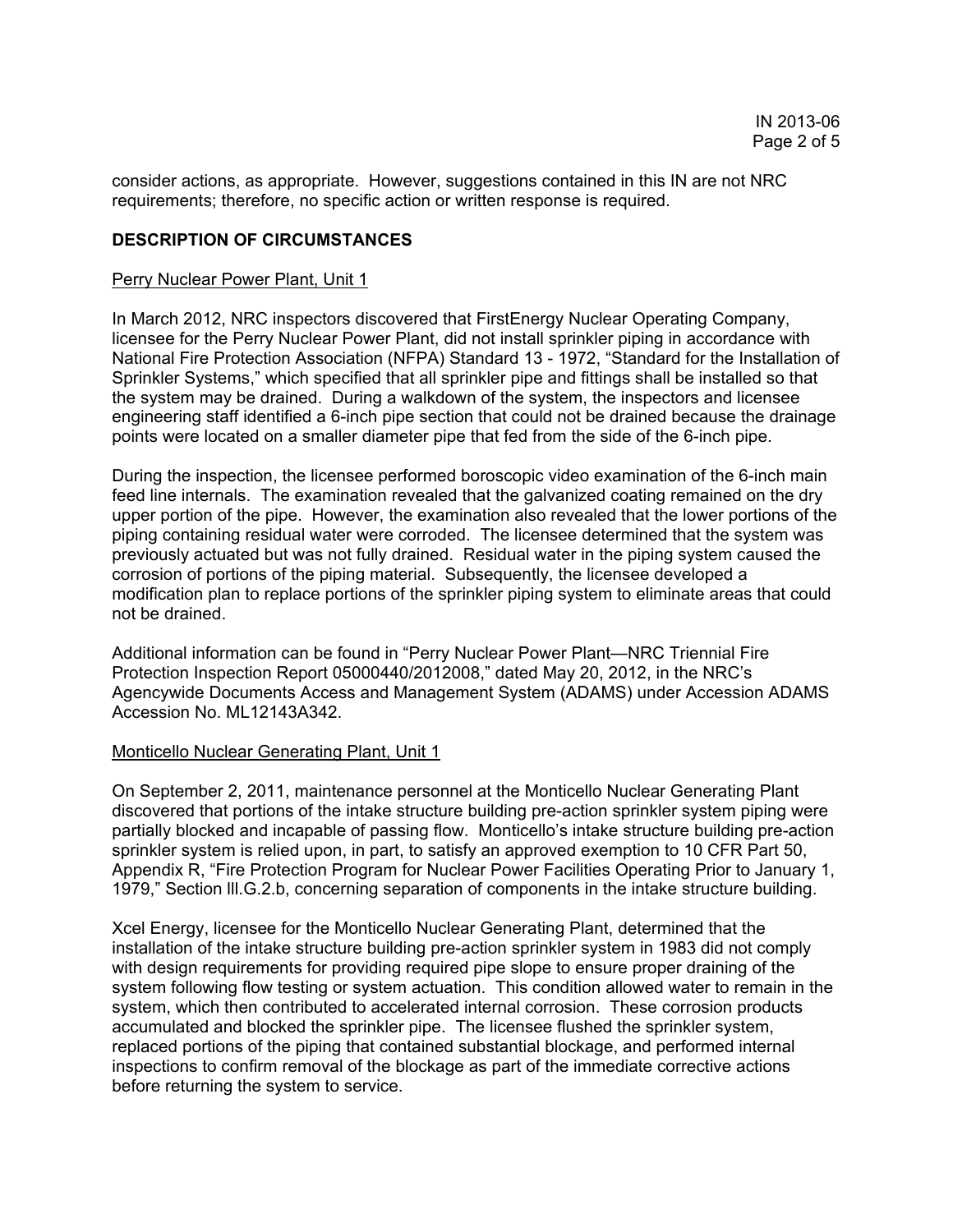The NRC dispatched a special inspection team to review the facts surrounding the event, as documented in "Monticello Nuclear Generating Plant NRC Special Inspection Team Report 05000263/2011010," dated December 29, 2012. The report can be found under ADAMS Accession No. ML11363A182. Additional information also can be found in Monticello Nuclear Generating Plant Licensee Event Report 50-263/2011-006, dated October 31, 2011 (ADAMS Accession No. ML113050425).

#### LaSalle County Station

On October 1, 2010, Exelon Generation Company, LLC, licensee for the LaSalle County Station, performed a flow test of the pre-action sprinkler system in the chemistry lab. The licensee discovered that a mud-like substance blocked flow through a valve attached to a drainage hose. Furthermore, this substance was blocking the flow through one of the branch lines. Subsequently, the licensee determined that the mud-like substance was made up of corrosion products.

The piping in the pre-action system was galvanized and pressurized with air. Water was present in portions of the system because the system was not properly drained following previous flow testing. As a result, the oxygen in the pressurized air and the trapped water resulted in a potentially corrosive environment. Over time, the corrosion built up in the piping and resulted in blockage in one of the branch lines. As part of their corrective actions, the licensee flushed all of the branch lines and revised their testing procedure to flush the entire system. The licensee also considered installing low-point drains and pressurizing the system with nitrogen instead of air to reduce the possibility of corrosion.

At the 2011 Nuclear Energy Institute's Fire Protection Information Forum, the industry presented details on the circumstances of this event. This information can be found under ADAMS Accession No. ML13014A100.

#### **BACKGROUND**

Nuclear facilities must have a fire protection program to ensure public health and safety. These programs describe features necessary for fire protection, such as fire prevention, detection, and suppression. The fire protection program ensures that nuclear material is safely treated and radioactive releases to the environment are minimized in the event of a fire.

#### **DISCUSSION**

Fire protection suppression system reliability and performance capabilities are a primary feature of plant fire protection. Licensees rely on fire sprinkler systems to protect the plant from potential fires. All licensees are required to meet commitments in their approved fire protection programs and install and maintain fire-suppression systems in accordance with their NFPA codes and standards of record.

Piping systems filled with water or kept completely dry are not as susceptible to internal corrosion as piping partially filled with water and air. All three examples discussed had portions of the piping system partially filled with water, in which corrosion occurred as a result of the partially filled piping. The corrective actions that licensees took included draining the pre-action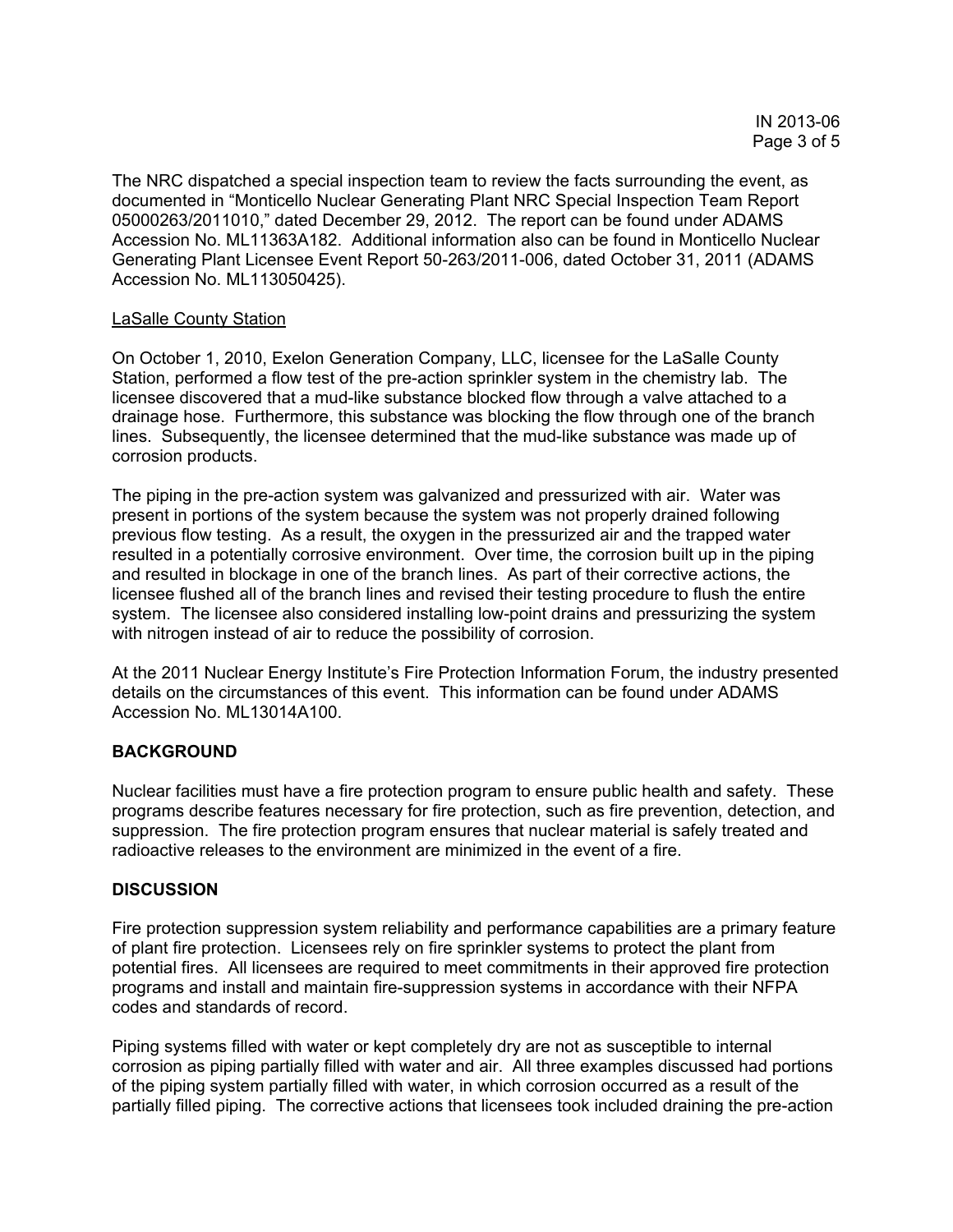sprinkler system piping of water and installing drain lines to ensure that the lowest portions of the systems can be drained. However, even a properly designed pre-action system is susceptible to corrosion when it is filled with water numerous times because of testing or inadvertent actuation. Licensees can consider pressurizing pre-action systems with nitrogen instead of air to reduce the possibility of corrosion. Licensees also may take other corrective actions to restore systems to service, such as cleaning the piping using mechanical means, flushing the piping systems, and performing flow tests to verify system operation. Although the operating experience only identified this issue relating to pre-action sprinkler systems, dry-pipe sprinkler systems may also have air-water interaction within the piping which may lead to similar corrosion issues.

Although the NRC has no specific regulatory requirements to inspect for corrosion in partially filled piping in sprinkler systems, licensees have committed to NFPA standards for sprinkler systems. NFPA 13 - 2013, "Standard for the Installation of Sprinkler Systems," has no requirements to perform internal inspections of partially filled piping throughout a pre-action system or to perform internal obstruction inspections. Licensees are typically committed to older versions of NFPA 13, which also did not include such requirements after initial installation or for performance of internal obstruction inspections.

Currently, NFPA 25 - 2011, "Standard for the Inspection, Testing, and Maintenance of Water-Based Fire Protection Systems," requires periodic obstruction inspection and testing and flushing the system if sufficient obstructions are found. Specifically, Table 5.1.1.2 of NFPA 25 (2011 edition) requires an internal obstruction inspection of piping to be conducted every 5 years. Section D.4.1 of Annex D of NFPA 25 contains a recommendation to investigate thoroughly dry pipe and pre-action systems using noncoated ferrous piping for obstructions from corrosion after they have been in service for 15 years, for 25 years, and every 5 years thereafter. However, many licensees are not committed to NFPA 25 and may not be performing periodic obstruction inspections. The events discussed in this IN show that even galvanized piping is subject to corrosion. Although not required, licensees are encouraged to inspect sprinkler systems with the potential for air and water interactions that have been inadvertently actuated or flow tested, and which may not have been properly drained, for corrosion.

Nuclear power plant operating experience shows that water-based fire protection systems are subject to loss of material because of corrosion. As a result, corrosion has resulted in blockages of the sprinkler system flow and failed flow tests. Licensees can detect degradation in fire protection sprinkler systems with the potential for air and water interactions before a loss of function by inspecting and testing the systems in accordance with NFPA standards, along with visual inspections.

Along with the recipients of this IN, the NRC expects that power reactor renewed license holders will review this information for applicability to their aging management programs related to corrosion of fire protection piping to determine whether enhancements to their current program would preclude these types of events from occurring in fire water systems. Enhancements to consider include incorporating current NFPA code and standard requirements or expanding the scope of obstruction inspections.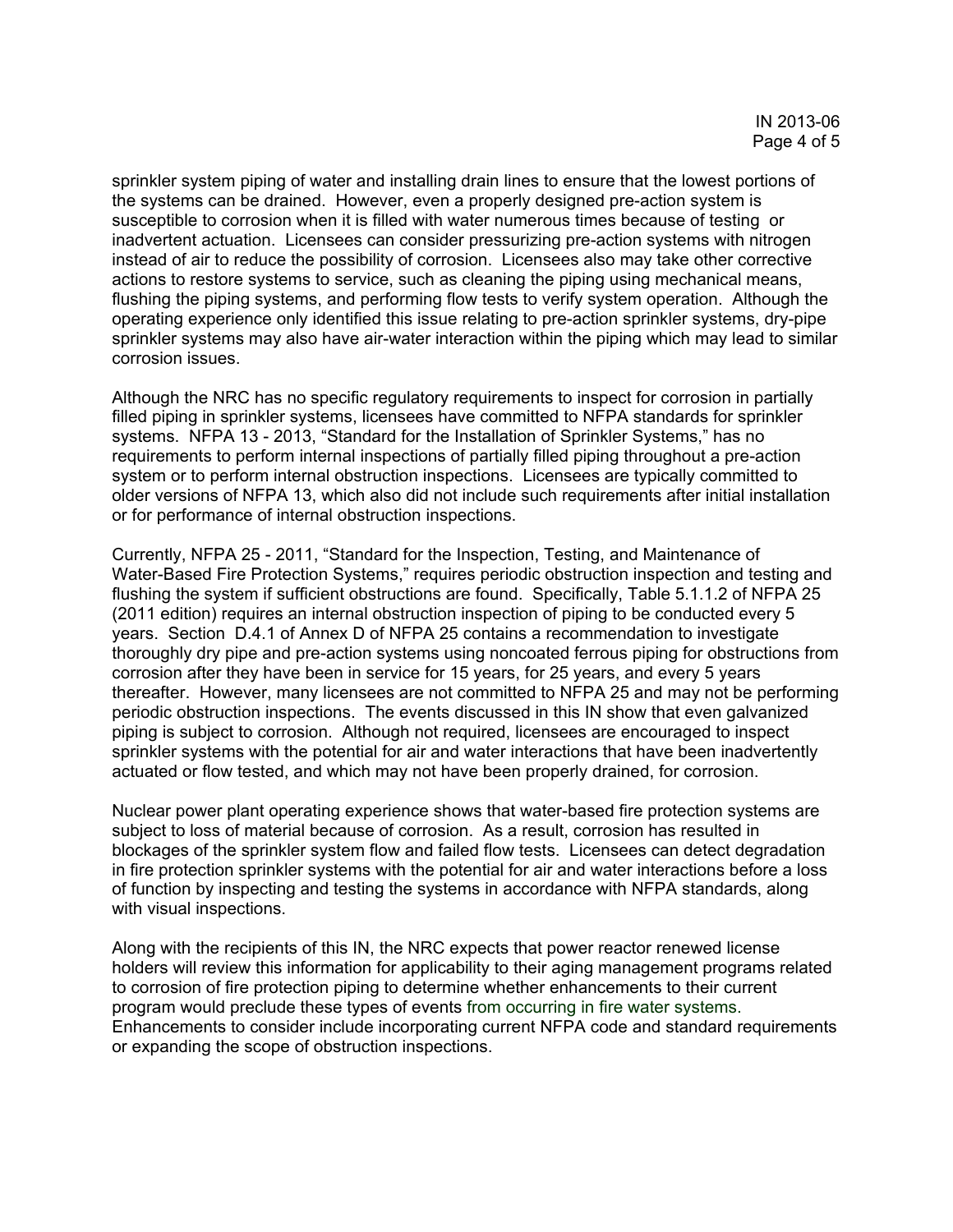### **CONTACT**

This information notice requires no specific action or written response. Please direct any questions about this matter to the technical contacts listed below or the appropriate NRC project manager.

*/RA/ /RA/* 

Lawrence E. Kokajko, Director **John D. Kinneman, Director** Division of Policy and Rulemaking Division of Fuel Cycle Safety and Safeguards Office of Nuclear Reactor Regulation Office of Nuclear Material Safety and Safeguards

#### */RA/ /RA/*

Laura A. Dudes, Director Larry W. Camper, Director Division of Construction Inspection Division of Waste Management and Operational Programs and Environmental Protection

Office of New Reactors Office of Federal and State Materials and Environmental Management Programs

| Technical Contacts: Daniel Frumkin, NRR | Dariusz Szwarc, RIII           |
|-----------------------------------------|--------------------------------|
| 301-415-2280                            | 630-829-9803                   |
| E-mail: daniel.frumkin@nrc.gov          | E-mail: dariusz.szwarc@nrc.gov |

Note: The NRC generic communications may be found on the NRC public Web site, http://www.nrc.gov, under the NRC Library.